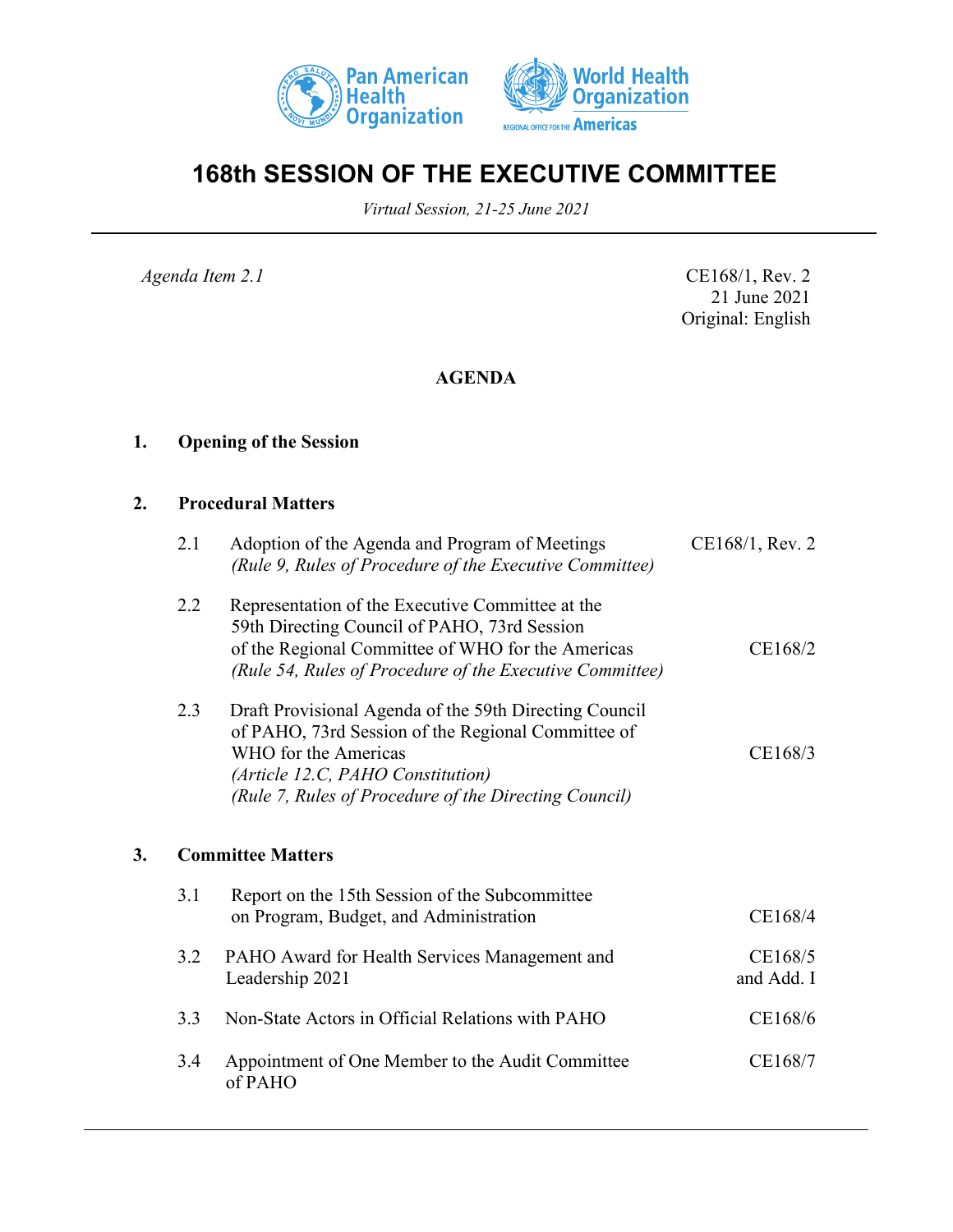# **4. Program Policy Matters**

|    | 4.1 | Proposed Program Budget of the Pan American Health<br>Organization 2022-2023                                                                                                                               | CE168/8,<br>Add I and Add. II |
|----|-----|------------------------------------------------------------------------------------------------------------------------------------------------------------------------------------------------------------|-------------------------------|
|    | 4.2 | Scale of Assessed Contributions 2022-2023                                                                                                                                                                  | CE168/9                       |
|    | 4.3 | Roadmap for the Digital Transformation of the Health Sector<br>in the Region of the Americas                                                                                                               | CE168/10                      |
|    | 4.4 | Policy on the Application of Data Science in Public Health<br>Using Artificial Intelligence and Other Emerging Technologies                                                                                | CE168/11                      |
|    | 4.5 | Increasing Production Capacity for Essential Medicines<br>and Health Technologies                                                                                                                          | CE168/12                      |
|    | 4.6 | One Health: A Comprehensive Approach for Addressing<br>Health Threats at the Human-Animal-Environment Interface                                                                                            | CE168/13                      |
|    | 4.7 | Reinvigorating Immunization as a Public Good<br>for Universal Health                                                                                                                                       | CE168/14                      |
|    | 4.8 | <b>Strategy for Building Resilient Health Systems</b><br>and Post COVID-19 Pandemic Recovery<br>to Sustain and Protect Public Health Gains                                                                 | CE168/15                      |
| 5. |     | <b>Administrative and Financial Matters</b>                                                                                                                                                                |                               |
|    | 5.1 | Report on the Collection of Assessed Contributions                                                                                                                                                         | CE168/16<br>and Add. I        |
|    | 5.2 | Financial Report of the Director and Report of<br>the External Auditor for 2020                                                                                                                            | OD362                         |
|    | 5.3 | Appointment of the External Auditor of PAHO<br>for 2022-2023                                                                                                                                               | CE168/17                      |
|    | 5.4 | Update on the Master Capital Investment Fund                                                                                                                                                               | CE168/18                      |
|    | 5.5 | Update on the Working Capital Fund<br>(Resolution CD58.R1 $[2020]$ )                                                                                                                                       | CE168/19                      |
|    | 5.6 | Report on the Status of the Emergency Loan from the Revolving<br>Fund for Access to Vaccines to the Regional Revolving Fund for<br><b>Strategic Public Health Supplies</b><br>(Resolution CESS1.R1 [2020]) | CE168/20                      |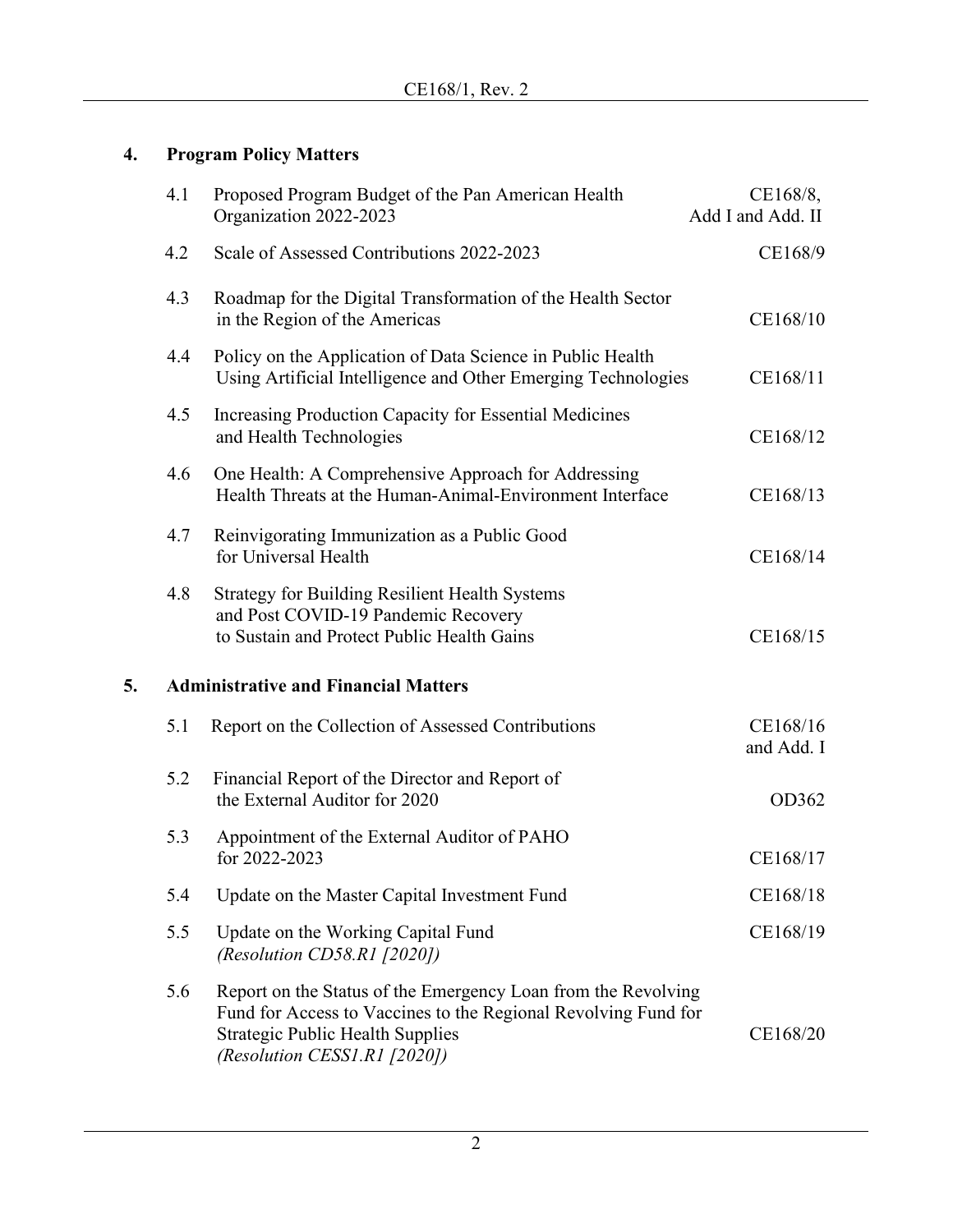### **6. Personnel Matters**

| 8.                                    | <b>Other Matters</b> |                                                                             |                    |
|---------------------------------------|----------------------|-----------------------------------------------------------------------------|--------------------|
|                                       | 7.3                  | Implementation of the International Health Regulations                      | CE168/INF/3        |
|                                       | 7.2                  | Report on Strategic Issues between PAHO and WHO                             | <b>CE168/INF/2</b> |
|                                       | 7.1                  | Update on COVID-19 in the Region of the Americas                            | CE168/INF/1        |
| <b>Matters for Information*</b><br>7. |                      |                                                                             |                    |
|                                       | 6.3                  | Statement by the Representative of the PAHO/WHO<br><b>Staff Association</b> | CE168/23           |
|                                       | 6.2                  | <b>PASB Human Resources Management</b>                                      | CE168/22           |
|                                       | 6.1                  | Amendments to the PASB Staff Regulations and Rules                          | CE168/21           |

**9. Closure of the Session**

Annex

<span id="page-2-0"></span><sup>\*</sup> Due to the COVID-19 pandemic and according to the meeting of the Officers of the Executive Committee held on 19 April 2021, Final and Progress Reports listed in the Annex to this document will be published on the webpage of the 168th Session of the Executive Committee for information purposes.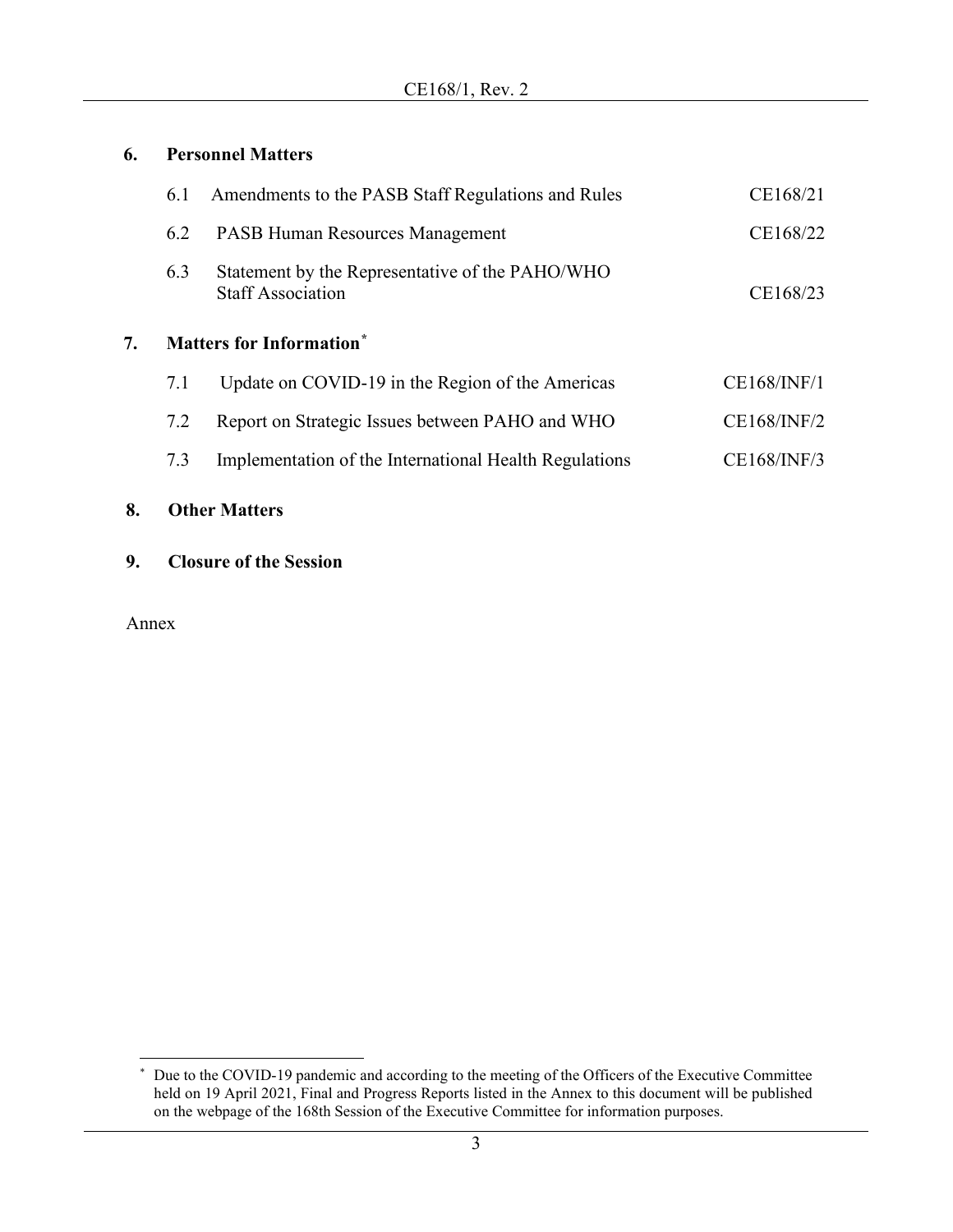### **Annex**

### **Final Reports and Progress Reports on Policies, Strategies and Plans of Action Due for Reporting to the Executive Committee in 2021**

| <b>Matters for Information</b>                                                                                                                     | <b>Document Number</b> |
|----------------------------------------------------------------------------------------------------------------------------------------------------|------------------------|
| PAHO/WHO Collaborating Centers                                                                                                                     | <b>CE168/INF/4</b>     |
| Plan of Action on Immunization: Final Report<br>(Resolution CD54.R8 $[2015]$ )                                                                     | CE168/INF/5            |
| Plan of Action for Malaria Elimination 2016-2020: Final Report<br>(Resolution CD55.R7 [2016])                                                      | <b>CE168/INF/6</b>     |
| Plan of Action for the Prevention and Control of HIV and<br>Sexually Transmitted Infections 2016-2021: Final Report<br>(Resolution CD55.R5 [2016]) | <b>CE168/INF/7</b>     |
| Plan of Action on Antimicrobial Resistance: Final Report<br>(Resolution CD54.R15 [2015])                                                           | <b>CE168/INF/8</b>     |
| Plan of Action on Mental Health: Final Report<br>(Resolution CD53.R7 [2014])                                                                       | <b>CE168/INF/9</b>     |
| Persistent Organic Pollutants: Final Report<br>(Resolution CD41.R1 [1999])                                                                         | CE168/INF/10           |
| Influenza Pandemic: Preparation in the Hemisphere:<br><b>Final Report</b><br>(Resolution CD44.R8 $[2003]$ )                                        | CE168/INF/11           |
| Coordination of International Humanitarian Assistance in Health<br>in Case of Disasters: Final Report<br>(Resolution CSP28.R19 [2012])             | CE168/INF/12           |
| Health, Human Security and Well-being: Final Report<br>(Resolution CD50.R16 [2010])                                                                | CE168/INF/13           |